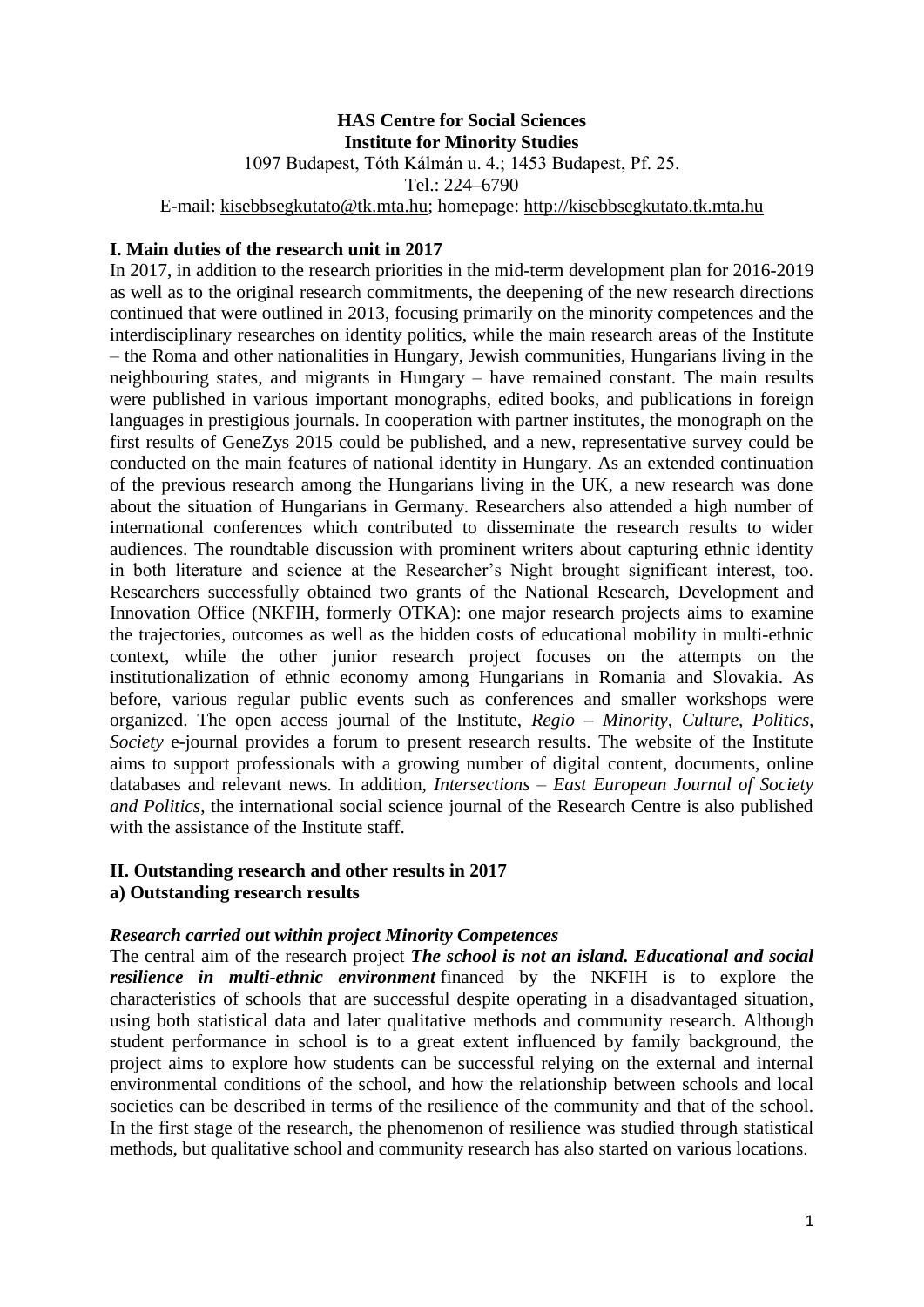The analysis of the results of the survey research *Genezys 2015 on youth in the Carpathian basin* continued, the first results of which were published in a comprehensive volume. Analyses focused on the relationships among dual citizenship, migration, prejudices, media consumption, language use, cultural patterns and consumption, as well as economic position and ethnicity.

The project *Social mobility and ethnicity: trajectories, outcomes, and the hidden costs of educational mobility* is financed by the NKFIH and started at the end of 2017. As part of the project, the study of the patterns of educational mobility among the majority and minorities has started based on existing databases on education in Hungary.

The research project *Attempts on the institutionalization of ethnic economy among Hungarians in Romania and Slovakia* started at the end of last year as well. The research is financed by the NKFIH and aims to explore the role that ethnicity plays in economic cooperation and the regulation of economic processes in Transylvania and Slovakia. How costly and effective are those institutional arrangements that are organized along ethnic cleavages, compared to ethnically neutral strategies? Which are the characteristics of successful ethnicity-based coordination on different institutional levels and how are they brought into conformity with economic planning and market coordination? Why are ethnic initiatives unsuccessful in certain cases? In the first phase of the research, relevant literature was reviewed and further documentation and preparations were made.

*Diversity and welfare in Transylvania.* The research is sponsored by Bolyai Scholarship of the HAS and studies the effect of ethnolinguistic diversity and as part of it, ethnic polarization, on the development of economy and welfare in multi-ethnic Transylvania.

#### *Research projects on identity politics*

*The Empirical Study of National Identity in Hungary.* Together with the Research Institute for National Strategy, the project seeks to understand how the Hungarian society is related to Hungarians abroad and what the relevant knowledge is about them, with the help of a nationally representative population sample.

The research project called *Identity politics in relation to social conflicts in local, national and European level*, conducted by various researchers from the Centre for Social Science focused on questions of solidarity and transnational reasons and forms of social conflicts. The project was finished by an international workshop, organized together with the Central European University. The conference materials will be published in an edited volume. The workshop dealt with the individual motivations, life-stories and institutional forms of solidarity with refugees and of the transnational forms of civil society in international comparison.

*The Szekler flag as the materialisation of nationhood/national identity***.** The main question of the research, based on fieldwork and 70 structured interviews, is how the nationhood becomes materialised. Firstly, the research showed how the question of the nationhood is embedded in the social structures, secondly, how the classificatory struggles influence the national belonging in the frame of the political/civil/scientific groups. Thirdly, the research points out everyday relevance of the question, those practices which are suitable to show the national belonging.

## *Research projects on immigrants and migration*

The "*Social Integration of Refugees, Beneficiaries of Subsidiary Protection and Stateless*  Persons in Hungary" research project funded by the UNHCR focused on the social integration of refugees, beneficiaries of subsidiary protection and stateless persons that have been recognized since 2011. In the frame of the research 50 structured interviews were made with persons belonging to the group under examination as well as two focus group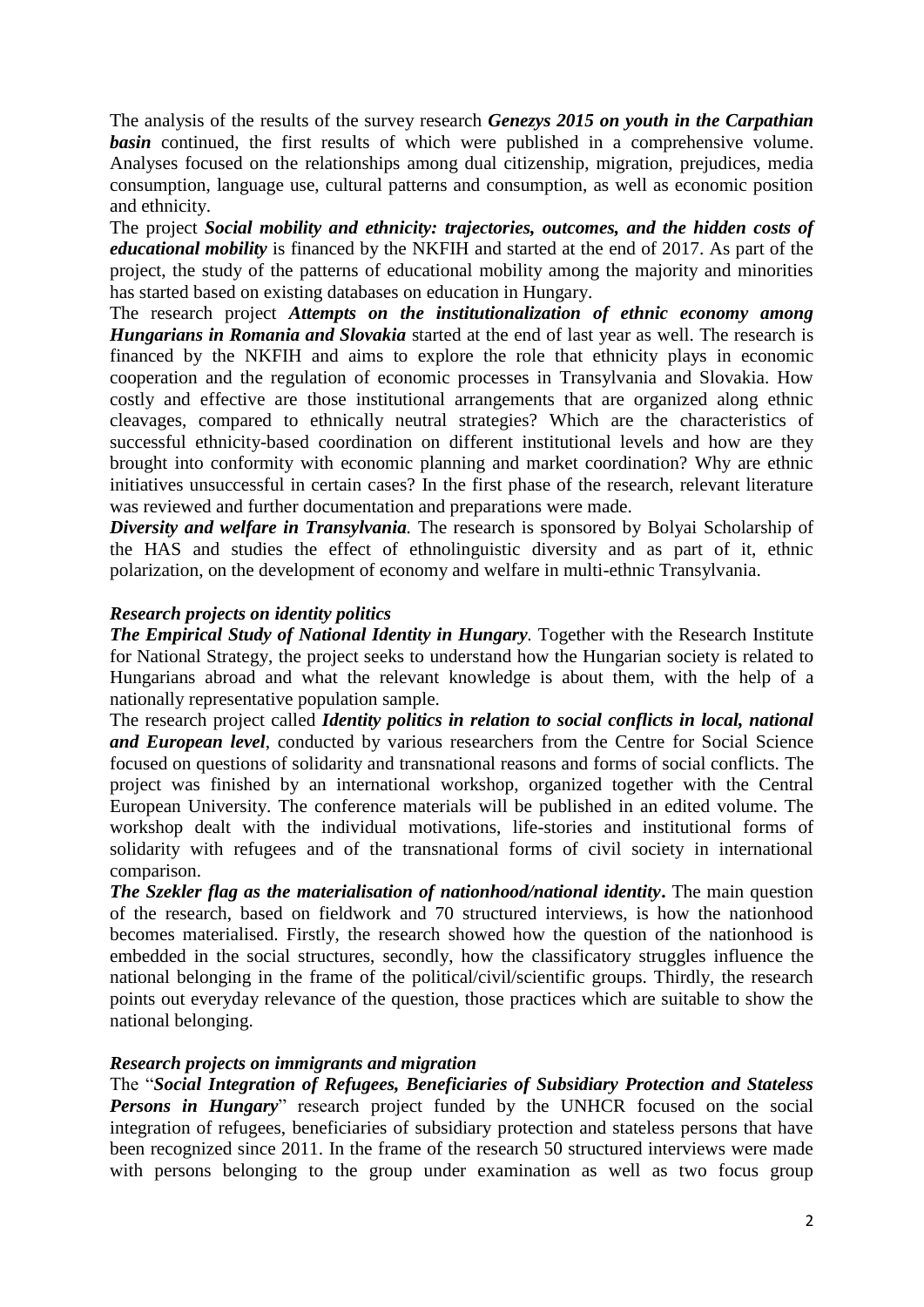discussions were conducted with experts providing social care for refugees. In addition to the general socio-economic situation the research has also explored the interviewed persons' subjective understanding of the situation, the factors decisive to success as well as the factors affecting motivation to stay or move forward. It also placed an emphasis on the evaluation of professional services and programs provided for refugees, beneficiaries of subsidiary protection and stateless persons. The results of the research were presented at a conference and in a report in 2017.

*Hungarians in Germany. Security and solidarity in a transnational environment.*  The purpose of the joint research with Humboldt University was to explore the interactions of different forms of international migration, mainly through an online survey conducted among Hungarians living in Germany. Its results are going to be compared with similar data from Polish people in Germany. The research highlights the labour market situation of the Hungarians living and working in Germany, their relative well-being, and the structural relationships of their successes and failures. It also aims to reveal the impact of intra EU migration experience on the assessment of those arriving outside Europe, within the context of competition, security and solidarity. These survey data are complemented by interviews which aim to reveal the qualitative contexts of the above issues, and in particular the connection among transnational forms of solidarity and charity, individual motivations, and life stories.

The NKFIH research project titled "*Chinese person in the family" Chinese-Hungarian relations in Hungary in the light of interethnic couple relations and Hungarian child care providers' experiences with Chinese families*" identified forty mixed couples that were divided into two relationship categories. The categories were shaped by cultural factors identified during the research project. The second thematic part of the project studied a migration related care form and the experiences of the people involved in it. It focused on the threefold relation existent between first generation Chinese migrant entrepreneurs, their second generation children, and the Hungarian carer families looking after Chinese children.

*Post-colonial and post-socialist perceptions of global hierarchies. The case of Indonesians and Hungarians living in the Netherlands*. The doctoral research aims to conduct a comparative analysis of the perception of global hierarchies among Indonesians and Hungarians living in the Netherlands.

#### *Research projects related to Hungarians living in the neighbouring countries*

*Minority Hungarian Communities in the 20th Century* is a research financed by the NKFIH. It aims to collect historical sources related to Hungarian minority communities and to edit catalogues, bibliographies and chronologies. In 2017, a chronology was prepared on the history of Hungarians in Romania between 1918 and 1940, and, closely related to this project, a volume was published in cooperation with the Károli Gáspár University of the Reformed Church in Hungary and the Romanian Institute for Research on National Minorities. The volume analyses the changes of the past 25 years that affected the Hungarian community in Romania, and offers an overview of knowledge gathered in social sciences regarding the community's situation after 1989. In addition, six further volumes summarising the results of the research are currently being edited and proofread. Four anthologies and chronologies are dedicated to the different aspects (politicians, churches, Hungarian speaking Jews) of the history of Hungarians in Czechoslovakia in the interwar period. Another volume discusses the self-image of the Hungarian intelligentsia in Vojvodina between 1945 and 1990 based on sociographies and sociological works published in journals, newspapers and books. Further planned volumes will discuss the post-1945 collectivisation and the chronology of Hungarians in Transcarpathia after 1945.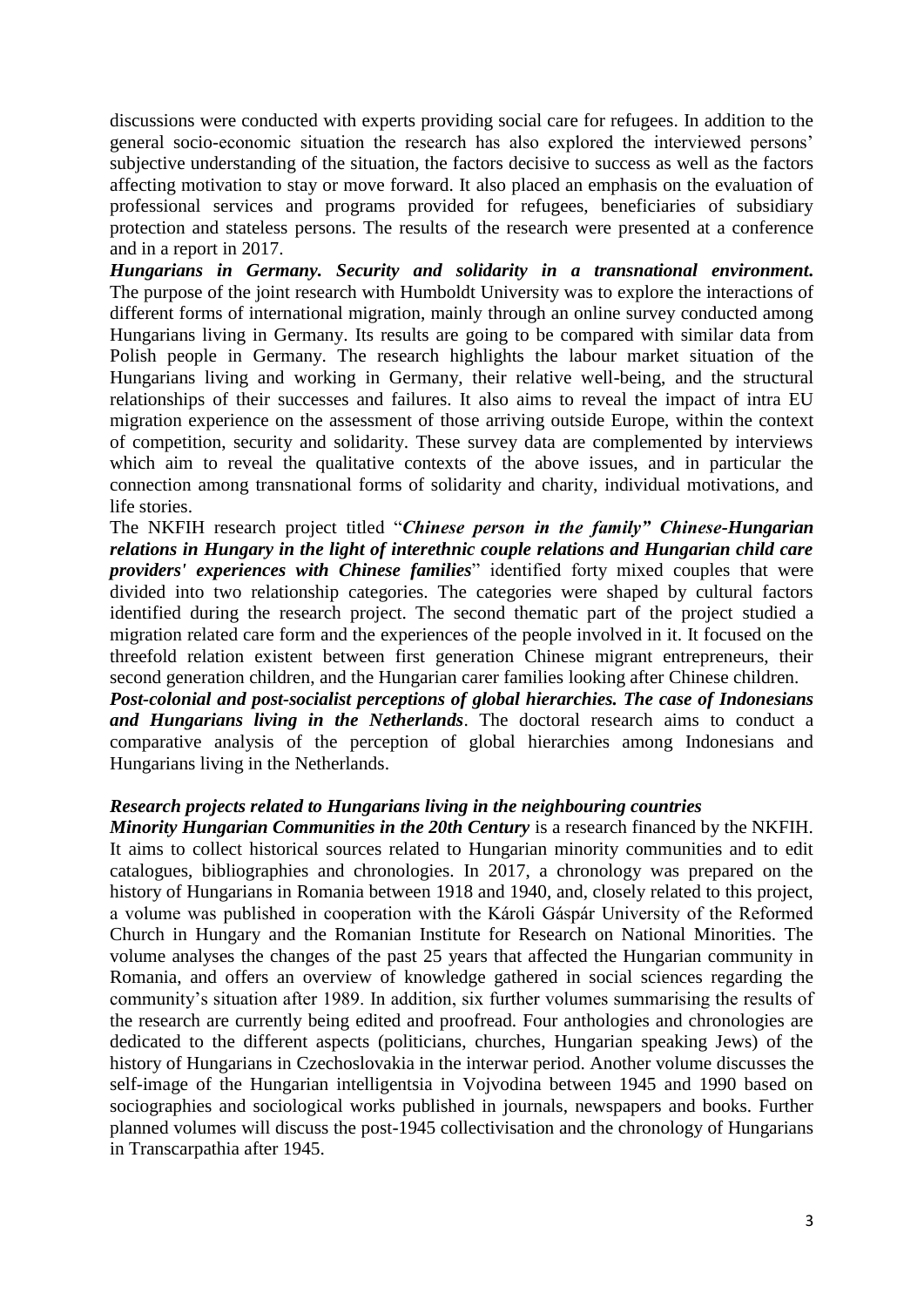The research project *Hungarian policy of the Budapest-based governments* focuses on the budget expenses of the Hungarian governments spent on minority Hungarian communities. The research is based on budget and final accounts laws and on the archives of the Prime Minister's Office in the period 1990–2016.

Regarding the *researches on Ukraine*, the country has been at the centre of international attention since 2014, and thus it has offered the Institute many opportunities for media appearances, as well for domestic and international publications. The papers published on Ukraine focus on the presentation of topical developments and on the analysis of deeply rooted historical causes of the present situation.

*Minority question in Hungarian-Romanian diplomatic relations during István Bethlen's government*. Within the basic research financed by the NKFIH, library sources from Cluj and Bucharest, including the newspaper material relevant to the Saint Stephen's idea, were processed in 2017. The results of the research were presented at multiple international and domestic conferences, and were published in several papers.

*Self-organisation and the history of thought of the Hungarian minority in Vojvodina in the 1990s.* The research supported by HAS Domus focuses on how the period of the Yugoslav war—the events, the peace movements, the protests, everyday resistance and the memory of the victims—are represented in the cultural memory of Hungarians in Vojvodina.

*Hungarian diaspora policy and its interpretation by the leaders of diaspora institutions*. The doctoral research completed in 2017 focuses on the post-1990 diaspora policy of Hungary. The research examines documents and analyses qualitative interviews. The outcome of the dissertation is, on the one hand, a historical synthesis on how Hungary has been relating to Hungarian emigration and emigrant communities, and why the diaspora has been more intensely recognised over the past 8 years. On the other hand, the dissertation offers a new perspective on the topic by incorporating the empirical research on the interpretation of the leaders of diaspora institutions on Hungary's diaspora policy.

The PhD research project "*Ethnic non-profit organizations and their characteristics*" studies the non-profit organisations of autochthonous ethnic and national minorities, their activities, mobilized resources and their relationship with other organisations and sectors in Slovakia, Romania and Hungary touching upon the study of grant systems providing domestic and kinstate financial support to these organizations as well. In the course of the year, survey research was carried out among minority organizations, the results were presented at an international conference, and multiple papers were submitted for publication.

## *Research projects on minority rights and ethnopolitics*

The aim of the *MIME - Mobility and Inclusion in a Multilingual Europe* EU FP7 research project is to review the international legislation on minority language rights, identify the main problems the EU policy on multilingualism is facing and make policy recommendations for their solution. In the third year of the research project several articles and studies were written and/or published by colleagues in the Institute, member of the research consortium.

The aim of the research entitled *Bilateral Treaties and Minority Protection in Central and South-Eastern Europe* and funded by the NKFIH is to explore to what extent the minority protection norms of bilateral treaties ratified in Central and South-Eastern Europe have been realized. The participant researchers pay special attention to the historical context of the conducting bilateral treaties between Hungary and its neighbours, the experiences and dilemmas related to their application in practice.

*The Internal Dynamics of Non-Territorial Autonomy Regimes in Central and Southeastern Europe: a Five-Country Comparison*. The aim of the postdoctoral project supported by NKFIH is to analyse the main features of minority elections in a comparative manner, in five countries, which constitute an integral part of non-territorial autonomous regimes in the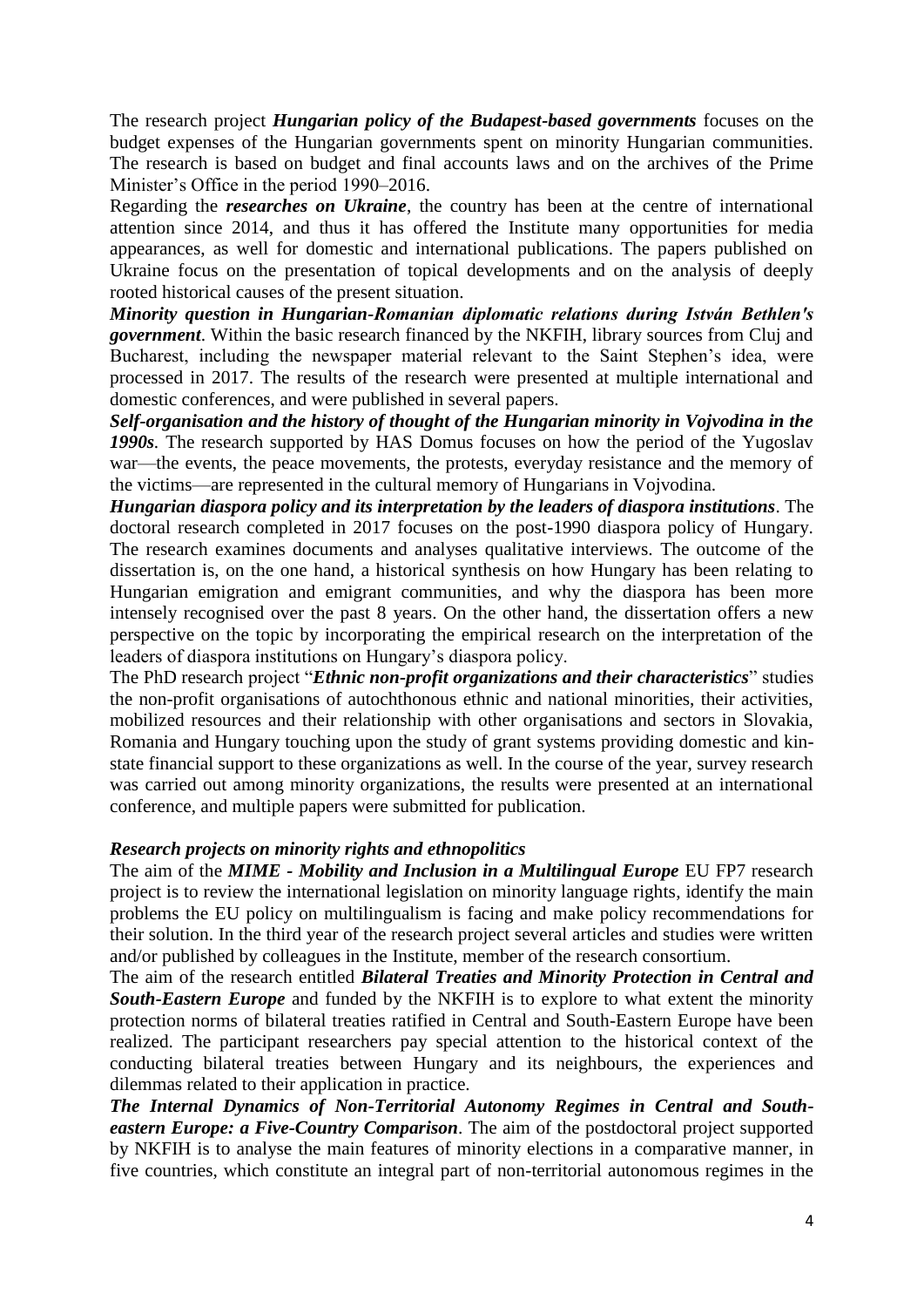region. In the second year of the project, the relevant international and Hungarian literature was explored, data were collected for the electoral databases and in addition to the interviews with relevant stakeholders in Hungary, interviews were conducted in three other countries (Croatia, Estonia, Slovenia) with politicians, minority leaders and experts.

As the research entitled *Minority Language Rights in the Multilingual European Integration* and funded by the Bolyai Scholarship has shown, the realization of minority language rights related international norms produces as many challenges in domestic legislation as many problems it helps to solve. The challenges of language rights regulation were illustrated through the case of Kosovo and Italy. Concerning the research output, two longer studies in English are expected to be published in 2018.

#### *Research projects on Roma communities*

*Researching Roma communities in the 21st century by modern research methods. Incubator Research Program 2015-2017 at HAS Centre for Social Sciences.* Using the results of the earlier researches and with the help of modern quantitative and qualitative research tools, the purpose of the Incubator research program is to develop and testify a research method that allows conducting representative researches based on empirical data. During the course of the year, the planning of methodological tools, the preparation of the participants, the actual fieldwork, the processing and analysis of the data, and then the writing of the studies took place.

*Issues related to the education of the Roma in the light of the pedagogical vocational press - Educational programs, plans and projects that assist and obstruct the integration of a community in a social peripheral situation between 1978 and 1998.* During the period under review the research deals with educational models, strategies that were published about the education of the Roma children in the national pedagogical reviews' columns. During the year the Roma-related articles were examined in the following journals: Köznevelés, Pedagógiai Szemle, Új Pedagógiai Szemle, Óvodai Nevelés, Gyógypedagógiai Szemle, Magyar Pedagógia.

*Generational Change of the Roma Graduates, the Impact of Social Resilience.* The objective of this doctoral research is to explore the mechanisms of resilience among the Hungarian Roma graduates who were born after the 1980s. It focuses on the changes in social resilience of this particular generation and addresses the question of how its members are able to provide further goals for themselves, despite the various social conflicts. In the research, 50 Roma students' careers are analysed from five selected Roma Advanced Colleges in Hungary. *Roma LGBTQ Identity Understandings- 'It is exists, and I am existing'.* The research focuses on the different social positions of the Roma LGBTQI people, their values and lived experiences, in the major society as well as within their own groups. Roma LGBTQI people face particular forms of oppression because they are confronted with racism, xenophobia, homophobia, and transphobia. Intersectionality is a tool, which helps to understand identities and oppressions at the same time, with lived experiences. The research provides an overview of intersectional marginalized identities and discusses the particular oppression of Roma LGBTQI people.

## *Research projects in Jewish studies*

The research project entitled *Jewish Education and Childcare Institutions in Hungary, 1945–1956*, supported by the Bolyai Scholarship of the HAS, aimed to look at Jewish childcare institutions and children's organizations in Hungary after the Holocaust, placing them into an international context. During the past year, the results of the research were two conference lectures and two articles in English: one of them looking at the aid policies of the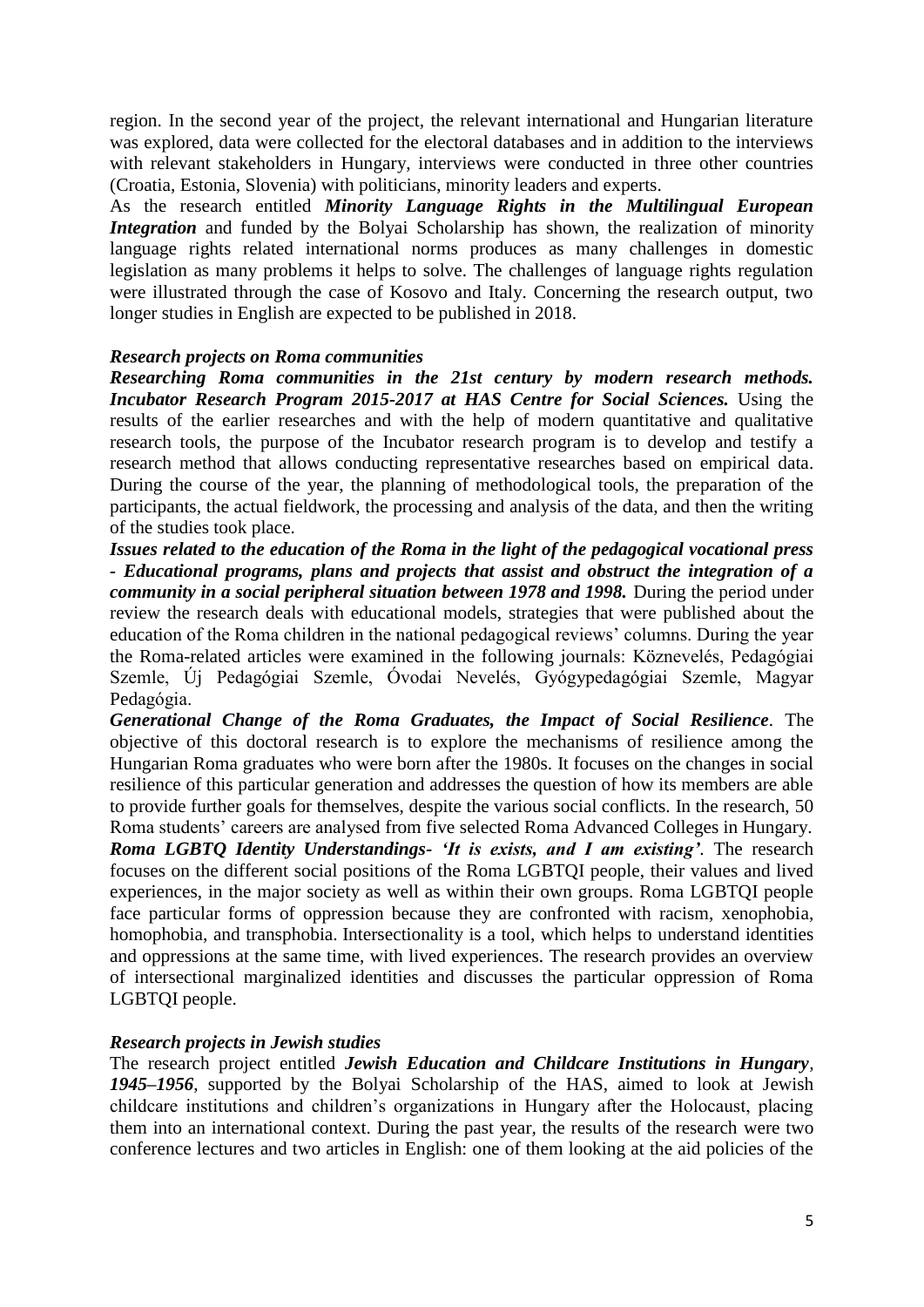Joint Distribution Committee from the perspective of the families, the other one discussing art of Jewish children between 1945 and 1948.

*The Documentation of Jewish Cemeteries in Hungary*. This long-term research program, which analyses Jewish cemeteries from many aspects, has received very positive reception among scholars of the field. In the course of the past year, the documentation of the tombstone inscriptions in the Jewish cemetery of Mád was finished. Also, a database was compiled of Jewish gravestones in Hungary from the  $18<sup>th</sup>$  century. The research on the Jewish cemetery on Salgótarjáni street in Budapest has continued, and a book came out on it, with several authors.

*The Jewish heritage in Szeged.* The goal of this research project, supported by the Rothschild Foundation (London) is to digitize the 200 years' of archival material regarding the Jewish community in Szeged, and to look at the surviving Jewish ritual objects of the community. In course of the past year, the archival material was sorted for digitization, and a booklet was published on the textiles belonging to the Jewish Community of Szeged.

*Jewish Heritage on the Hungarian Countryside.* The aim of the project is to look at the remnants of the formerly vibrant Jewish communities on the Hungarian countryside, to map the Jewish heritage in villages and towns – the majority of which do not have Jewish communities anymore. So far, material has been compiled about 50 places, most of them East of the Danube.

*The Rumbach Synagogue in Budapest*. The synagogue on Rumbach street in Budapest has come to the centre of public attention in the past few years. This was the last scandalous synagogue sale in Communist Hungary, and just recently returned to the hands of the Jewish community recently, to be renovated in the near future. The project looks at archival and press material regarding the synagogue in the period between 1945 and its return to the community, and its role in Jewish memory politics.

*The History of Yiddish Culture in Hungary.* This is a long-term research project with various smaller phases and aspects. One of these, supported by the Bolyai Scholarship of the HAS, looks at the history of Yiddish theatre in Hungary, specifically Yiddish wandering theatre troops, actors and actresses performing in the territory of historical Hungary. In its first phase, the project has focused on the regions of Carpatho-Rus, Transylvania and Maramures, looking at Yiddish press in the interwar period in Mukacevo, and the Hungarian Jewish press in Cluj.

*Yiddish literature.* A book has been published, with the translation of 28 short stories by the Yiddish writer Y. L. Peretz, 9 of which were translated from the Yiddish original, and a study looking at the oeuvre of Peretz, and his reception in Hungary.

*The influence of Hungarian religious denominations of the 19th century on the development of Jewish religious groups (Orthodox and Neolog).* This research project demonstrates that the Christian denominations in Hungary, their relations, ideologies and history played a very influential role during the mid- $19<sup>th</sup>$  century in the development of progressive and conservative Jews in Hungary. These denominational conflicts have a longterm influence on Jewish internal affairs in the US and in Israel even today.

There are further research projects on the role of *Leopold Lőw*, who was the prominent scholar and rabbi of progressive Jews in Hungary, and described contemporary debates within the Jewish community through the example of ancient and medieval sectarian tendencies and Christian church history.

A previous project has looked at Hebrew manuscript fragments held in various libraries in Hungary, collecting, digitizing and documenting them and research done on them. Having grown out of that previous project, now there is a new project looking at the *history of scholarship on Hebrew manuscripts*, their roots in Central-Europe, trying to answer the question why this research became so prominent in this region at the end of the  $19<sup>th</sup>$  century.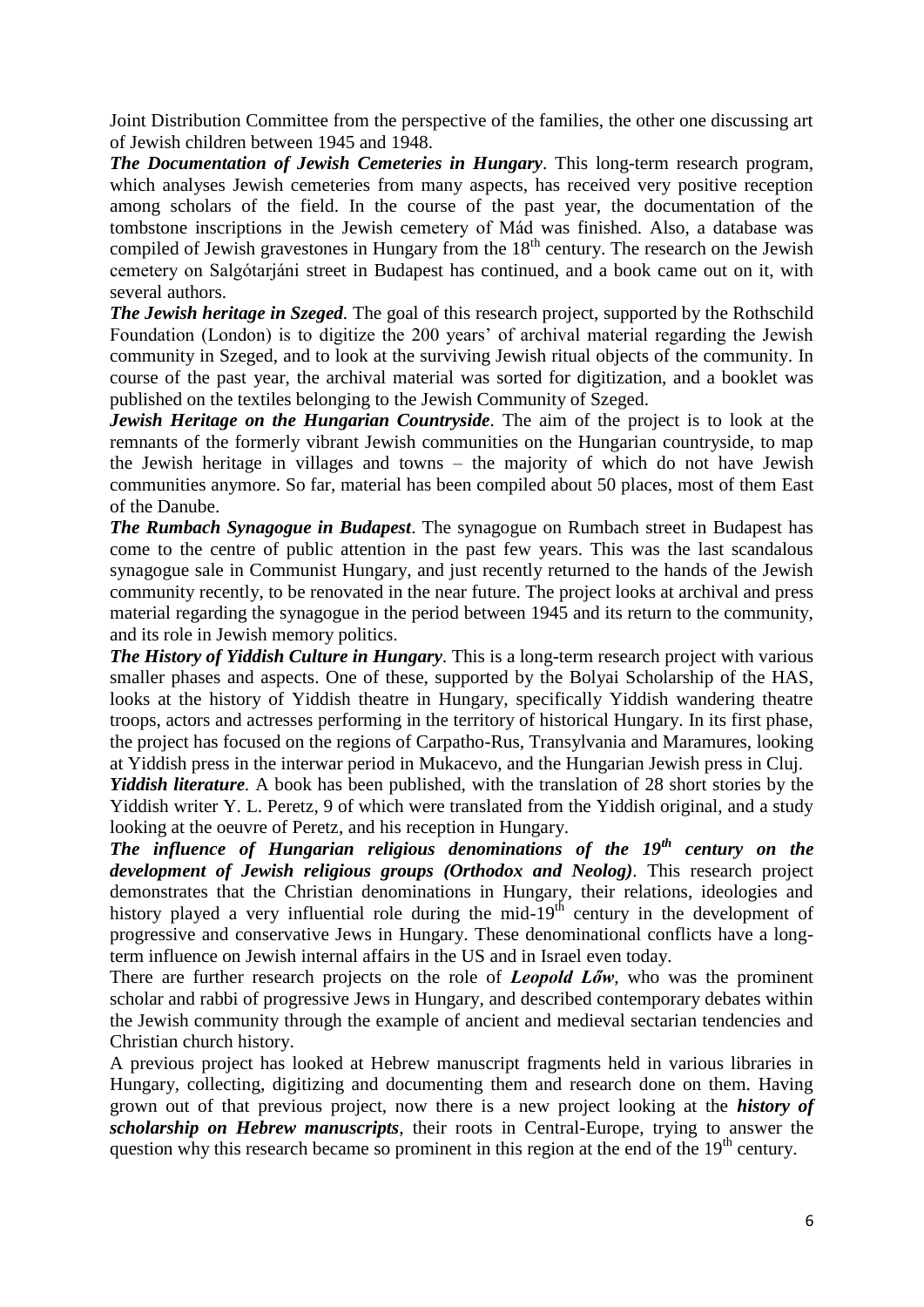#### *Research projects on the minorities living in Hungary*

The aim of the research *Germans in Hungary between 1950 and 1990* financed by the NKFIH is to present the history of Germans in Hungary between 1950 and 1990 in a monograph. During the year collecting and exploring of archival sources in Hungary and in Germany continued, with special focus on the perspectives of the education in mother-tongue and social-economic conditions of Germans who remained in Hungary after the relocation. The results of the study were presented in two conferences and in a monography.

*"die helfte hier und die helfte zu hause" The history of the Germans in Hungary from 1944 to 1953*. The aim of the international research is to investigate the circumstances and political, economic and social aspects of the migration processes that affected Hungary after World War II. Such processes include the resettlement of people within the country, the expulsion of the ethnic German population, the Slovak–Hungarian population exchange, the relocation ("bringing home") of the Szeklers from Bukovina, and measures to cope with the arrival of Hungarian refugees from neighbouring countries. In this year the annotations and notes were translated to German and a comprehensive bibliography on the topic was completed.

The research project on *The Yugoslavian Schwabians in Hungary 1944-1950* aims to explore Yugoslavian retaliation actions during and after World War II, and the situation of German people who had fled from the internment camps to Hungary. The analytical focus is directed at the behavioural patterns of the society and the state authorities in Hungary as well as the refugees' individual strategies. For the latter purpose, two diaries were analysed and annotated during the year.

In its third year, the research project entitled *Local and Regional Activities of German Organizations in Hungary between 1924 and 1945* and funded by the NKFIH focused on the exploration of archival sources in the HNA Archives of Bács-Kiskun County, and the construction of a database with information gathered from journals of Germans in Hungary. All these data will also be integrated into a database with maps that will be available on the website of the Institute.

During 2017 new archival sources were analysed in the frame of the research project entitled *The Place of Immigration in the Memory Politics Related Aspirations of German Organizations in Hungary (1920-1945).* These sources are related to the memory political dimension of the community building aspirations of Germans in Hungary. Also articles clarifying the viewpoint of Hungarian authors of the time were found. These are essential sources for an important chapter of the monograph to be published. The writing of the monograph's manuscript has been continued.

#### *b) Science and society*

It is a strategical objective of the Institute that the knowledge accumulated and published is made publically accessible. In the past year, about 20 public scientific events including conferences, workshops, manuscript debates, lectures of renowned international scholars as well as scientific debates were organised in the Institute. The roundtable discussion organised at the Researchers' Night focused on the representation of minority identity in literature and science. The events were advertised via the Institute's website, Facebook profile, and YouTube channel. The Digital newsroom, which displays an increasing number of digitalized publications and database, aims to support research.

*Annual conference of the Institute*: The politics of remembrance, 5 December. *Other events in 2017:*

• The launch of the book "The independent Ukraine – state-building, constitution and hidden treasures", 7 February.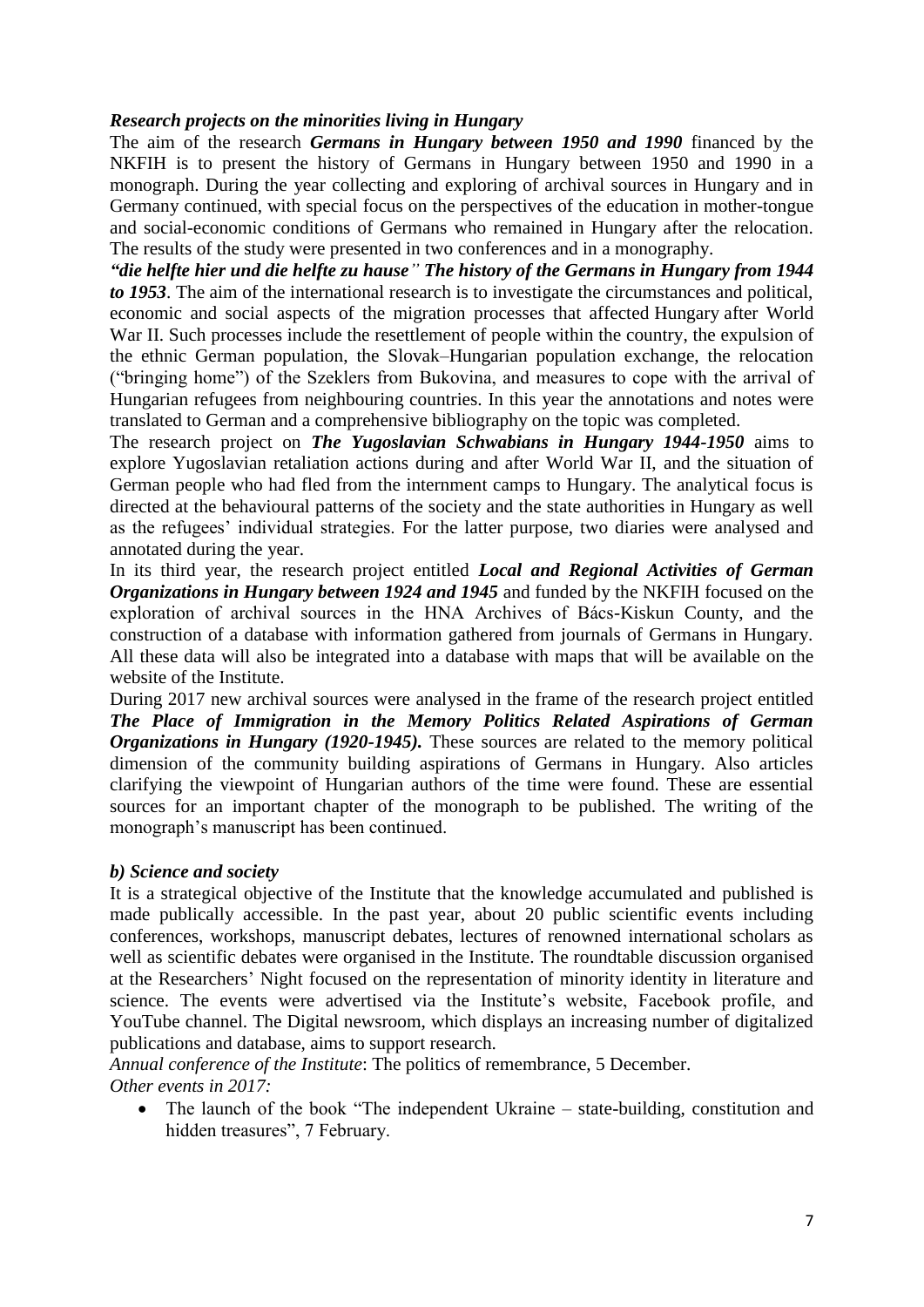- "The power of the church, the church of the power. The roles of the Unitarian Church the first two decades of the Romanian communism (1945-1965)", presentation, 14 February.
- The launch of the book "Modern Jewish Scholarship in Hungary: The 'Science of Judaism' between East and West", 16 February.
- "When you are coming here it is a complete black hole!' Reimagining the past in Ukraine after the Euromaidan", presentation, 21 February.
- "Let's learn to appreciate what we have..." Refugees in Hungary", presentation, 14 March.
- "The Sekler flag: the object for identity and the identity of the object", presentation, 21 March.
- "… our child. In remembrance of Zoltán Ilyés", movie session and the launch of the memorial issue of the journal Néprajzi Látóhatár, organized with the Cultural and Visual Anthropology Department and the Department of Sociology of Miskolc University and the Department of Ethnography of the University of Debrecen, 28 March.
- "Refugee protection and the European civil society". Workshop, 4-5 May.
- "The population of Transcarpathia from 1969 to the present time", presentation, 9 May.
- "The African seal. Pieces about József Gáli", movie session and presentation, 23 May.
- "The regulation of students' behaviour in British and Hungarian schools", presentation, 22 June.
- "The minority question in recent Moldova", presentation, 27 June.
- "Language Use in Telephone Communications by "Hungarian" Municipalities in Southern Slovakia", presentation, 6 July.
- "Minority rights and political communities in Central and Eastern Europe." Conference organized with the University of Glasgow, 5 September.
- "Who are you, minority Hungarian? Ethnic identity in literature and scientific researches." Roundtable discussion at the Researchers' Night, 29 September.
- "Germans in Hungary, 1950-1970", presentation, 3 October.
- "Tangible belonging. Negotiating German-ness in Twentieth-Century Hungary", presentation, 19 October.
- "International protection of minorities kin-state policies." Workshop, 14 November.
- "Nazi, Pan-German or simply German? Children and youth of the Germans in Hungary and their mobilization in the Volksbund and German Youth", presentation, 23 November.
- "The Hungarian diaspora policy after 1990 (From the perspectives of the state and the diaspora)", presentation, 12 December.

## *Media reports*

The staff of the Institute had an active presence on minority issues in the print and electronic media in 2017, too. The media have regularly reported on the events and conferences of the Institute. The media reports on the main research outcomes, such as the GeneZYs 2015, a study on the Hungarian national identity and the Ukrainian crisis should be noted. The number of social media followers has reached 1600 by the end of the year and the YouTube channel is increasingly popular as well.

## *Other activities*

Within the frameworks of the internship scheme, the Institute regularly hosts Hungarian and international students. Consequently, university students and scholarship holders (Erasmus)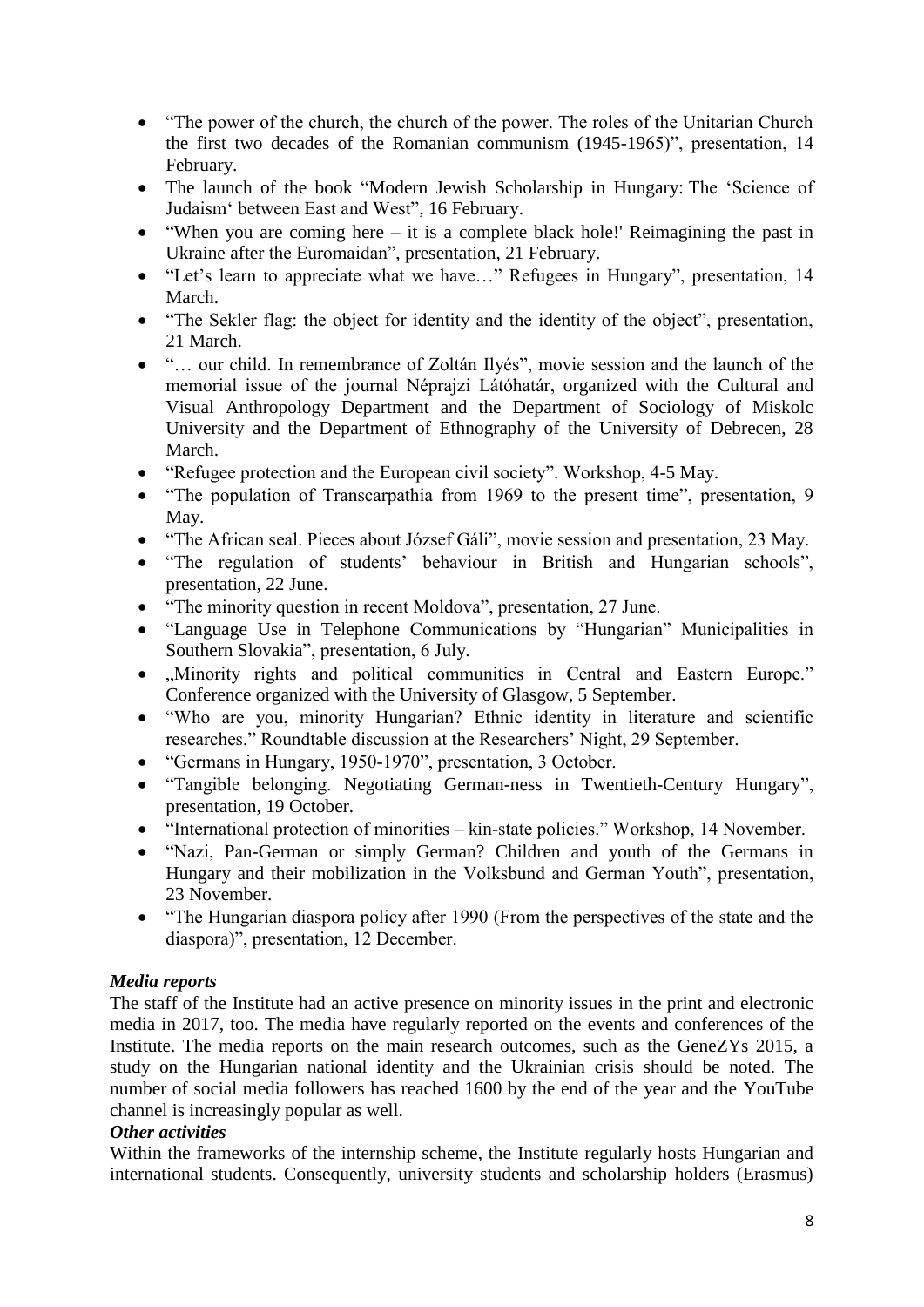collaborate with the institute in increasing numbers. The staff has held many scientific and popular lectures and seminars in Hungary and abroad.

## **III. A presentation of national and international R&D relations in 2017**

Amongst the institutes of the HAS, the primary partners are the other institutes of the Centre for Social Sciences such as the Institute for Political Science, the Institute for Legal Studies, and the Institute for Sociology; but the Institute also collaborates with the Institute of History at the Research Centre for the Humanities. Amongst Hungarian universities, there is collaboration with the Institute for Cultural and Visual Anthropology and Institute of Sociology at the University of Miskolc, the National University of Public Service and the University of Pécs. Amongst other Hungarian organisations, within various projects, collaboration has been developed with the Institute for Foreign Affairs and Trade, the Research Institute for National Politics, the Research Institute for National Strategy, the Tom Lantos Institute, as well as the Jesuit Roma Advanced College. Amongst our international collaborations, the links to the National Institute for Minority Studies in Cluj, the Forum Institute for Minority Studies in Samorin, the Jyvaskyle University in Finland, and the European Centre for Minority Issues in Flensburg should be underlined. Several colleagues participated in international conferences and workshops, and they are members of international associations. Two colleagues were visiting scholars and visiting lecturers in Finland and Germany.

In 2017, nine colleagues were members of the teaching staff of doctoral programs or taught PhD courses. Eighteen colleagues gave 45 theoretical courses and 33 seminars, assisted the work of 15 BA students and 10 MA students, and tutored 15 PhD dissertation candidates. In 2017, 6 university students spent their internships in the Institute who arrived mostly from Hungarian and Romanian (Sapientia – Hungarian University of Transylvania) universities, and two visiting researchers spent two weeks at the Institute within the framework of Hungarian-Romanian academic mobility.

Four issues of the *Regio – Minority, Culture, Politics*, *Society* e-journal of the Institute were published in 2017, while the Intersections, the international social science journal of the Research Centre is also published with the assistance of the Institute staff. Several colleagues worked on the editorial boards of Hungarian and foreign scientific journals, such as *Magyar Pedagógia*, *Acta Humana, Replika, Szociológiai Szemle, Szocio.hu, Tér és Társadalom, Fórum Társadalomtudományi Szemle, Kulturális Szemle, Szegedi Judaisztikai Közlemények, Kisebbségkutatás, Modern Demográfia, Századok*, *Pro Minoritate*, *Magyar Kisebbség*. Colleagues also reviewed articles in international journals (*Nationalities Papers, Ethnicities; Identities; Nations and Nationalism, Social Anthropology*) and were involved in other professional activities.

## **IV. Brief summary of national and international research proposals, winning in 2017**

The Institute obtained two grants of the NKFIH in 2017: one major research projects aims to examine the trajectories, outcomes as well as the hidden costs of educational mobility in multi-ethnic context, while the other junior research project focuses on the attempts on the institutionalization of ethnic economy among Hungarians in Romania and Slovakia. Publication grants from NKA supported the publication of the Regio journal and a monograph on the history of the population of Transcarpathia. 2017 was the last year of the joint bilateral project with the Romanian Academy of Sciences.

## **V. List of important publications in 2017**

1. Bárdi Nándor, Éger György (szerk.): Magyarok Romániában 1990-2015: Tanulmányok az erdélyi magyarságról. Budapest: Károli Gáspár Református Egyetem;